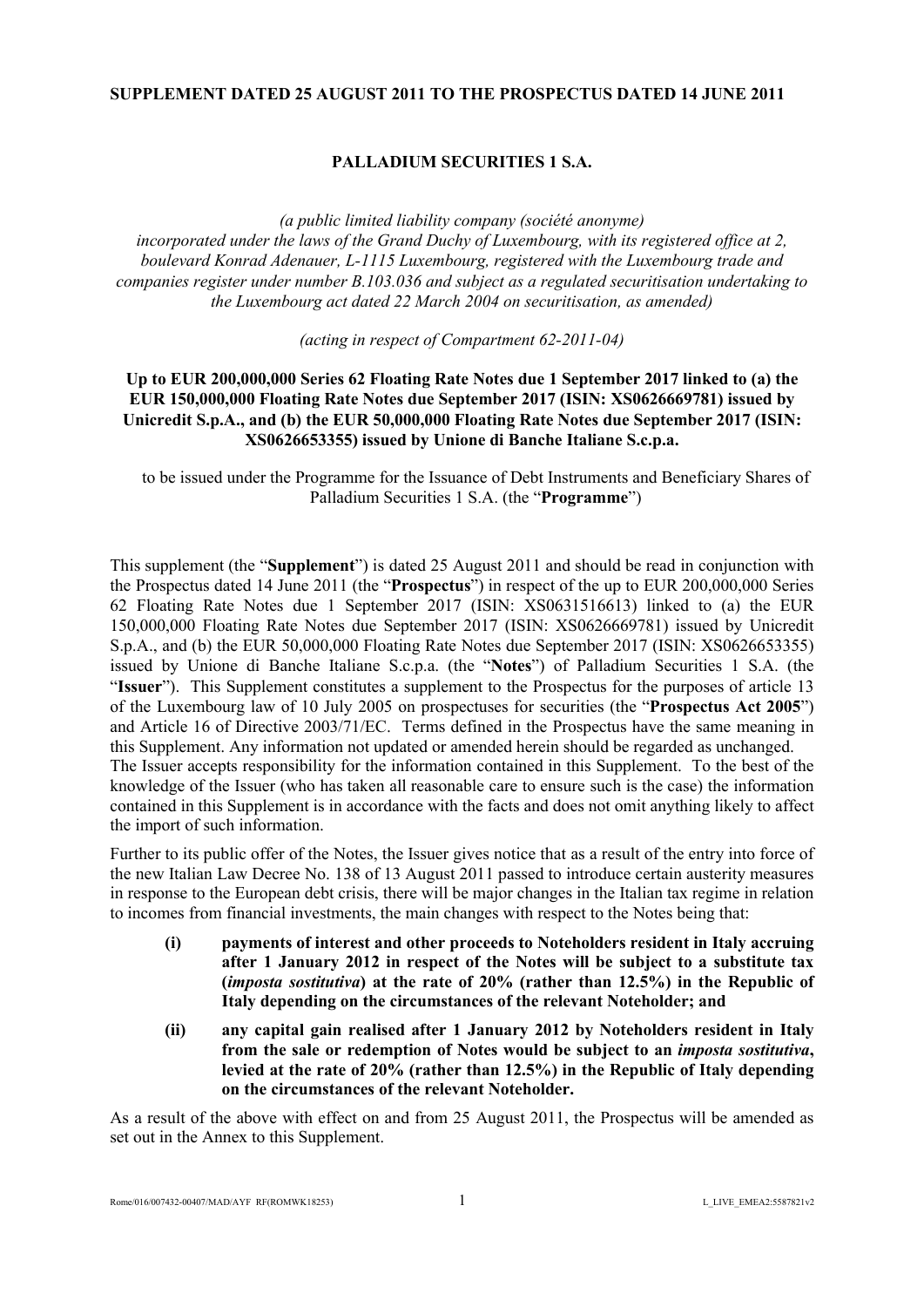Save as disclosed in the Prospectus and this Supplement, there has been no material adverse change in the financial position or prospects of the Issuer since its date of incorporation.

In accordance with Article 13 paragraph 2 of the Prospectus Act 2005, any investor who has agreed to purchase or subscribe for the Notes prior to the date of publication of this Supplement has the right, exercisable before the end of the period of two working days after the date of publication of this Supplement, to withdraw their acceptance.

This Supplement will be available on the Luxembourg Stock Exchange website [\(w](http://www.bourse.lu/)[ww.b](www.bo)[ourse.lu](http://www.bourse.lu/)) and the following website: [w](http://www.it.investmentprodukte.db.com/)[ww.it.i](www.it.in)[nvestmentprodukte.db.com](http://www.it.investmentprodukte.db.com/).